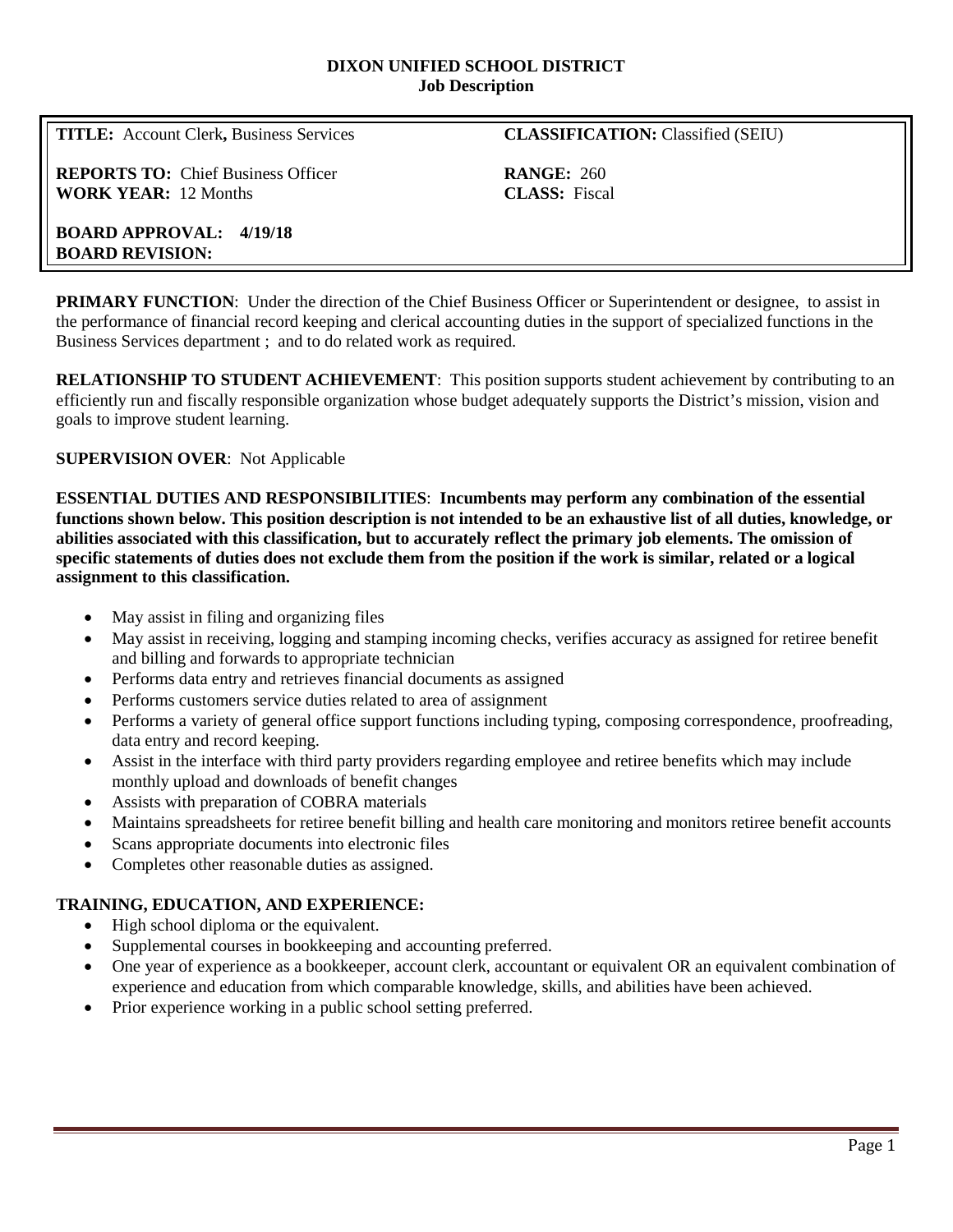## **LICENSES AND OTHER REQUIREMENTS:**

- Fingerprint/criminal justice clearance.
- Possession of a negative TB risk assessment certificate and, if risk factors are identified, a negative TB examination, that is no more than 60 days old and renewable at least once every four years.

## **KNOWLEDGE AND ABILITIES: The following outline of essential knowledge, abilities, and physical requirements is not exhaustive and may be supplemented as necessary in accordance of the job.**

#### KNOWLEDGE OF\*:

- Methods and practices of financial record-keeping, including bookkeeping procedures.
- Computerized accounting systems software and spreadsheet applications.
- Education codes, laws, and District policies and procedures related to ASB funds.
- Modern office practices and procedures.
- Correct English usage, composition, grammar, spelling, and punctuation.

### ABILITY TO\*:

- Understand and enforce sound accounting practices.
- Perform financial record-keeping and bookkeeping work.
- Perform mathematical calculations with accuracy.
- Operate a computer, typewriter, and standard office equipment.
- Demonstrate proficiency in keyboarding and typing.
- Operate computerized accounting systems software and spreadsheet applications.
- Type and enter data at a speed necessary for successful job performance
- Compile and maintain accurate records and reports.
- Maintain confidentiality of privileged information obtained in the course of work.
- Exercise caution and comply with health and safety regulations.
- Provide service and assistance to others using tact, patience, and courtesy.
- Give, understand, and carry out multi-step oral and written instructions.
- Form and maintain cooperative and effective working relationships with others.
- Sustain productivity with frequent interruptions.
- Maintain consistent, punctual, and regular attendance.
- Work both independently with little direction and work as a part of a team.
- Meet District standards of professional conduct as outlined in Board Policy.

*\*Candidates should have a firm working knowledge of these concepts, practices, and procedures and the ability to use them in varied situations.*

## **WORKING CONDITIONS:**

PHYSICAL DEMANDS (*With or without the use of aids*)\*:

- Work is performed while in a stationary position for extended periods of time.
- Work is performed while moving about the office to utilize equipment, technology, etc.
- Work is performed while positioning self to access files and supplies.
- Work is performed while moving supplies weighing up to 20 pounds across the office.
- Requires the ability to communicate effectively with staff, students, parents, and community members.
- Requires the ability to detect information displayed on a computer screen and read documents.
- Requires the ability to operate a computer keyboard or standard office equipment.

\**Consideration will be given to qualified disabled persons who with reasonable accommodation can perform the essential functions of the job.*